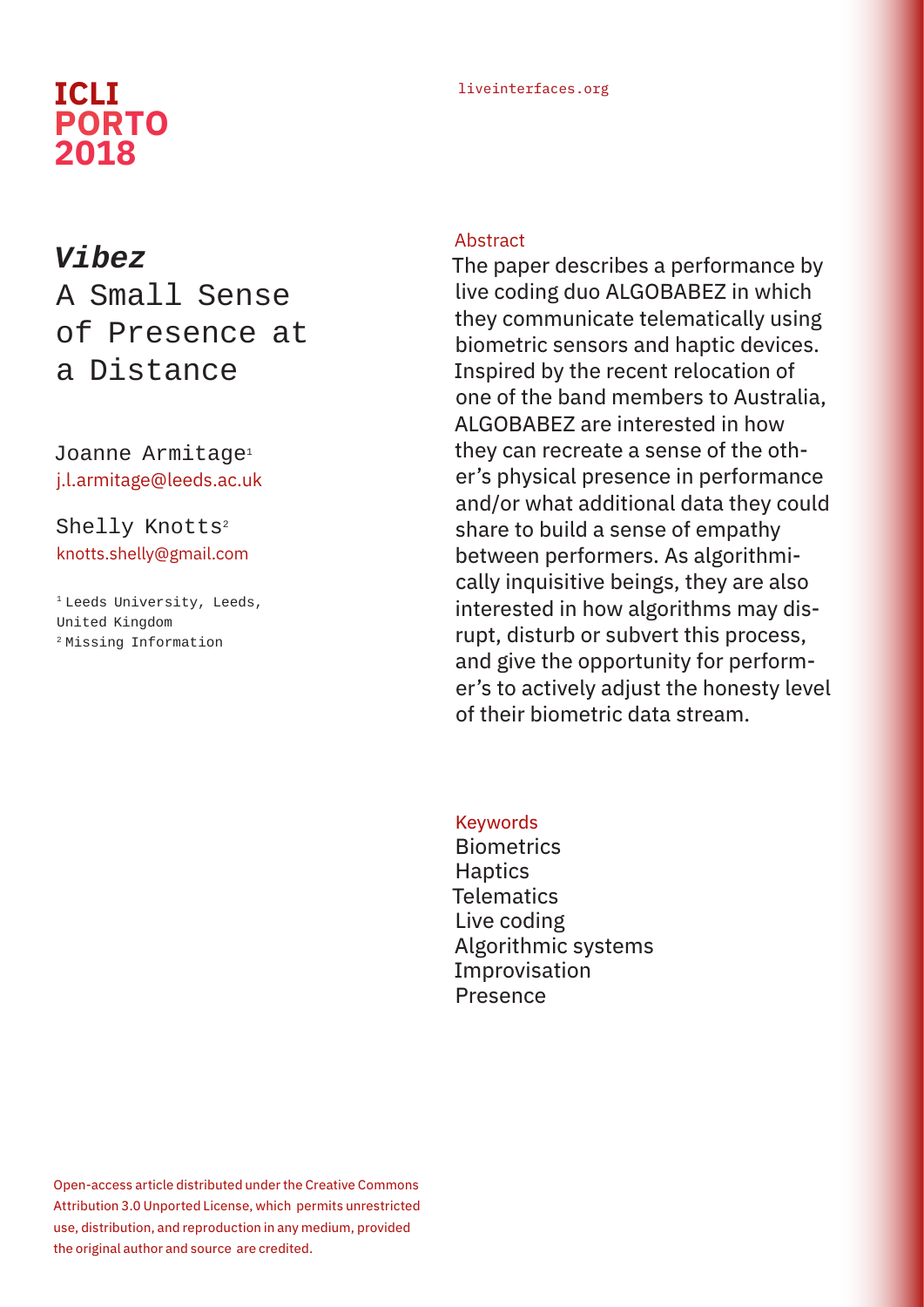#### **Introduction**

Vibez is a telehaptic live coding performance where performers share their biometric signals across the internet with algorithmic intervention. In this project, several streams of ongoing research intersect: haptics, biometrics, telematics and algorithmic systems. In Vibez we expand on our previous research using these technologies in performance, and contextualize ongoing research at SensiLab in haptic devices for social cohesion, in a specific performance context. We combine these interests with the aim of creating a sense of embodied collaboration at a geographical distance, exploring how we can extend our senses to negotiate a reduced bodily presence and situating our research in the needs of an evolving performance practice.

ALGOBABEZ are a recently geographically separated, transcontinental Algorave duo who, until recently, were regularly performing in a co-located live coding collaboration. We embarked on this research project in an effort to find technical solutions to performing at a geographical distance. In recent months, we have been performing telematically at raves around the world, sending one physical body to the performance space while beaming in the audio waves of the other half of the duo over the internet. In this project, we have been working on methods to extend this sense of trans-location, by mechanically replicating<sup>1</sup> ourselves through sensors and vibrations.

Building on previous work (e.g. *BabeNodes*, a system embedding sensor data related to audience dance activity into the sound generation), in *Vibez*, ALGOBABEZ perform with a networked sensor/actuator system developed to incorporate biophysical data into telematic performance. Through this, we embed a greater and extended sense of physicality into performance, and share with each other, and the audience, a representation of our levels of stress, moments of stasis and general head-bobbing enjoyment. We use sensors such as Heart Rate and Galvanic Skin Responses to detect biophysical markers of stress and

1 Though fully engineered, self-aware replicants (Fancher and Peoples 1982) are beyond our technical capabilities, we propose through this research that some aspects of humanity may be replicated by circuits and data.

enjoyment, and accelerometers and key-presses to detect and amplify physical interaction with the sound and interface (keyboard).

In collaboration with researchers at Monash University, we have developed haptic armband devices which amplify these biometric signals through pressure and vibration. We have integrated a set of algorithms with this hardware which translates the incoming data into a vocabulary of haptic sensations, making use of the tactile modalities available in the armband. The data is shared telematically via a remote server, so that each armband receives the biometric data of the other performer.

Responding to ethical implications of the performance (e.g. biometric privacy), and the mediated nature of haptic sensation at a distance, we also implemented algorithmic means to subvert the process. The performers have the option to switch the armband of their collaborator to conveying different levels of randomised information ranging from unmodified data direct from the sensor inputs to entirely random data. As is standard practice in live coding (See Fig. 1), the performers project their code interface (Brown 2007), however we also augment this information by using the sensor data to generate visuals relating to mood and mediation.

#### **1.Background**

Systems for improvisation are negotiated by performers bodies in the critical moment of performance. They can work to constrain a performer, facilitate a (new) collaboration or reveal a different way of negotiating or experiencing a performance. Many systems are motivated by presenting opportunities for performers to experience new challenges (through instability or pushing their physical limits), novel interactions or controls, and representations performance elements in novel ways. All these approaches work to reveal new ways of knowing through and in performance. In this section, we situate *Vibez* within the field of improvisational systems and provide context to its development.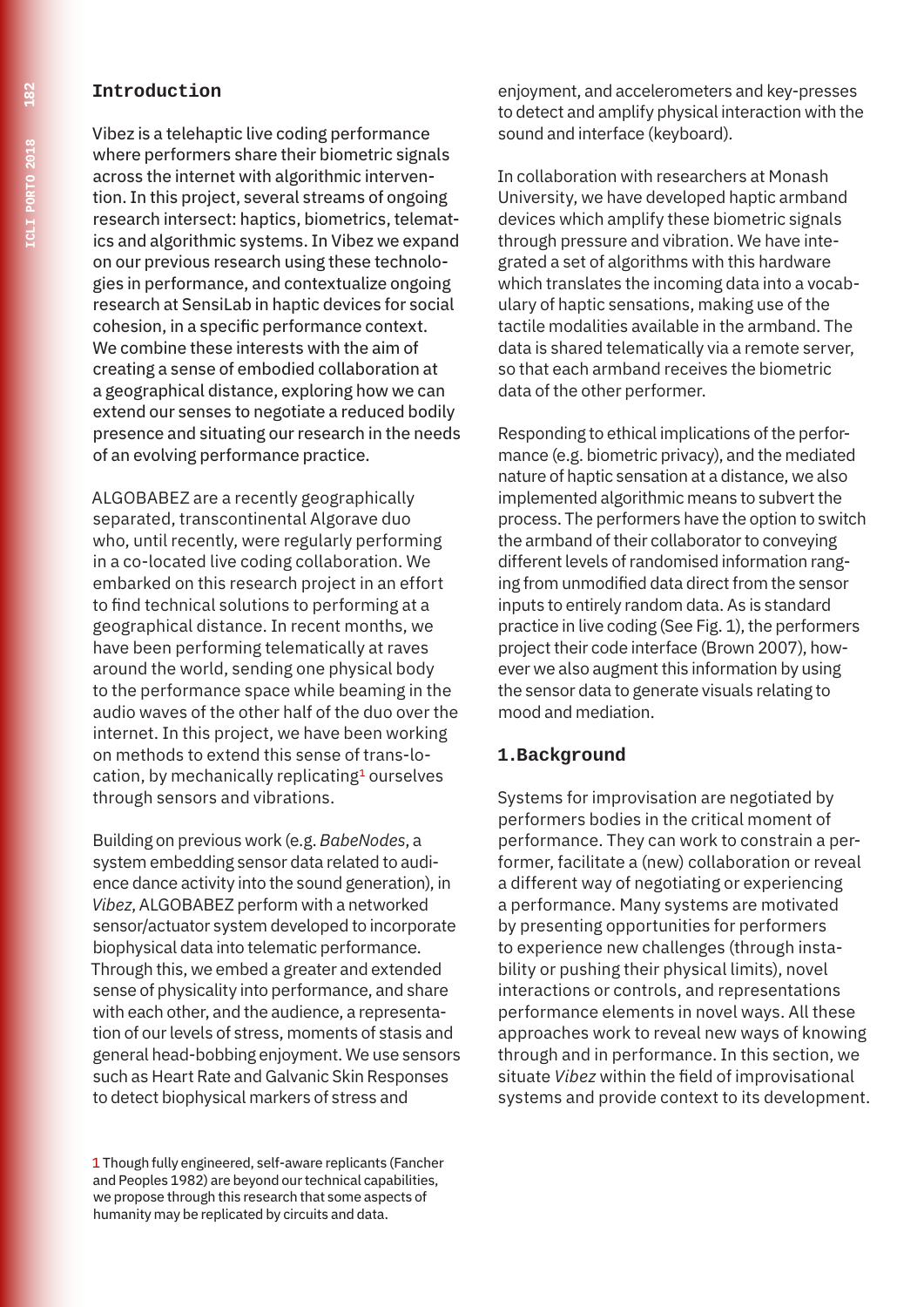The design of our system intersects several areas of research and technological development which impact presence in digitally mediated performance. This investigation grew out previous experiments with embodiment in live coding (Armitage and Knotts 2017), and experiencing a sense of loss of connection when transitioning to performing through telematic technologies. Presence is of particular concern in the context of our current performance setup as outlined through this section.

Our approach to interrogating presence in this project centers around using interventionist technology to produce tactile sensations that draw the performer's focus towards awareness of a collaborator. Digital performance tools exist on a spectrum of embodiment, where highly embodied tools typically induce a continuous form of interaction with sound and instrument, and highly cognitive tools (such as live coding) introduce friction in the interaction between performer and sound (Sa 2017). Though Csikszentmihalyi's theory of flow states (Nakamura and Csikszentmihalyi 2014) proselytizes uninhibited interaction with tools, and is often cited as an ideal for improvised creative expression, Rose (2014) suggests that discontinuities and frictions in improvisation can work to bring the performer's attention back in to the context and present moment. In collaborative improvisation this can be an important catalyst to returning attention to working in a mode that foregrounds co-development of a performance narrative (Gifford et al. 2017). Initial experiments on SensiLab project *Improvisational Intimacy and Haptic Interfaces* revealed that haptic devices have the potential in digitally mediated performance to break performer focus on the interface and signal a change point in improvisation to a collaborator. In this paper, we explore how awareness of the physiological state of a long-distance collaborator may feed into working more fully in this 'collaborative mode' through perceptions of stress and activity of the other performer. We also propose that sharing biometric signals coupled with activity levels may help to facilitate understanding of activity

2 Examples of where technical friction has structured our communication and musical output and informed our collaborative practice include a high-profile gig at Liverpool Philharmonic: http://www.getintothis.co.uk/2017/02/nik-colk-voidklara-lewis-algobabez-philharmonic-music-room-liverpool/.

levels and contribution from the other performer and build empathy between distant collaborators e.g. by highlighting when reduced activity may be due to technical problems.

Live Coding performance practice foregrounds human interaction with technological processes, and centers exposing the process as integral to performance. However, emphasizing the technical often comes at the expense of the embodied/physiological process. Live coding already implicates bodies in interesting ways and this is something that we have explored individually and collectively (Knotts 2016; Armitage 2016). With our shared interest in process, we were interested in exploring the human biological processes alongside the technical processes revealed through code projection. Through the co-creation of sound through code, live coders are performing complex relationships with machines and demonstrating technical expertise through the banal activity of editing text. The combination of large scale projections and bodies behind poorly-lit booths in Algorave performances could be seen to displace the body and its movement into the visual representation/projection. The cognitive load of live coding is somewhat higher than in embodied performance practices (Sayer 2016), making peripheral focus on collaborators and factors beyond the immediate needs of coding more difficult. Awareness of surrounding and contextual factors such as audience and collaborators can be reduced for large portions of performance due to the central visual focus on the screen. The mundanity of the 'act' of live coding, navigating code and de-pressing keys, causes some performers to attempt explore mitigating the cognitive load (i.e. preparation or terse languages) or embellishment of it through visualization.

As performers, we find that the pressures of high concentration on coding activity means the we often don't feel present and connected in the collaboration. What brings us (back) together are fatal or highly disruptive errors—where verbal cues are necessary.<sup>2</sup> In the current formation of ALGOBABEZ we have the additional hurdle

Limited sound check time and network issues prevented us from having a reliable clock sync. During performance we each restarted our systems, which involved negotiating appropriate times to do this with the other performer and providing audio cover while the other performer's system is down.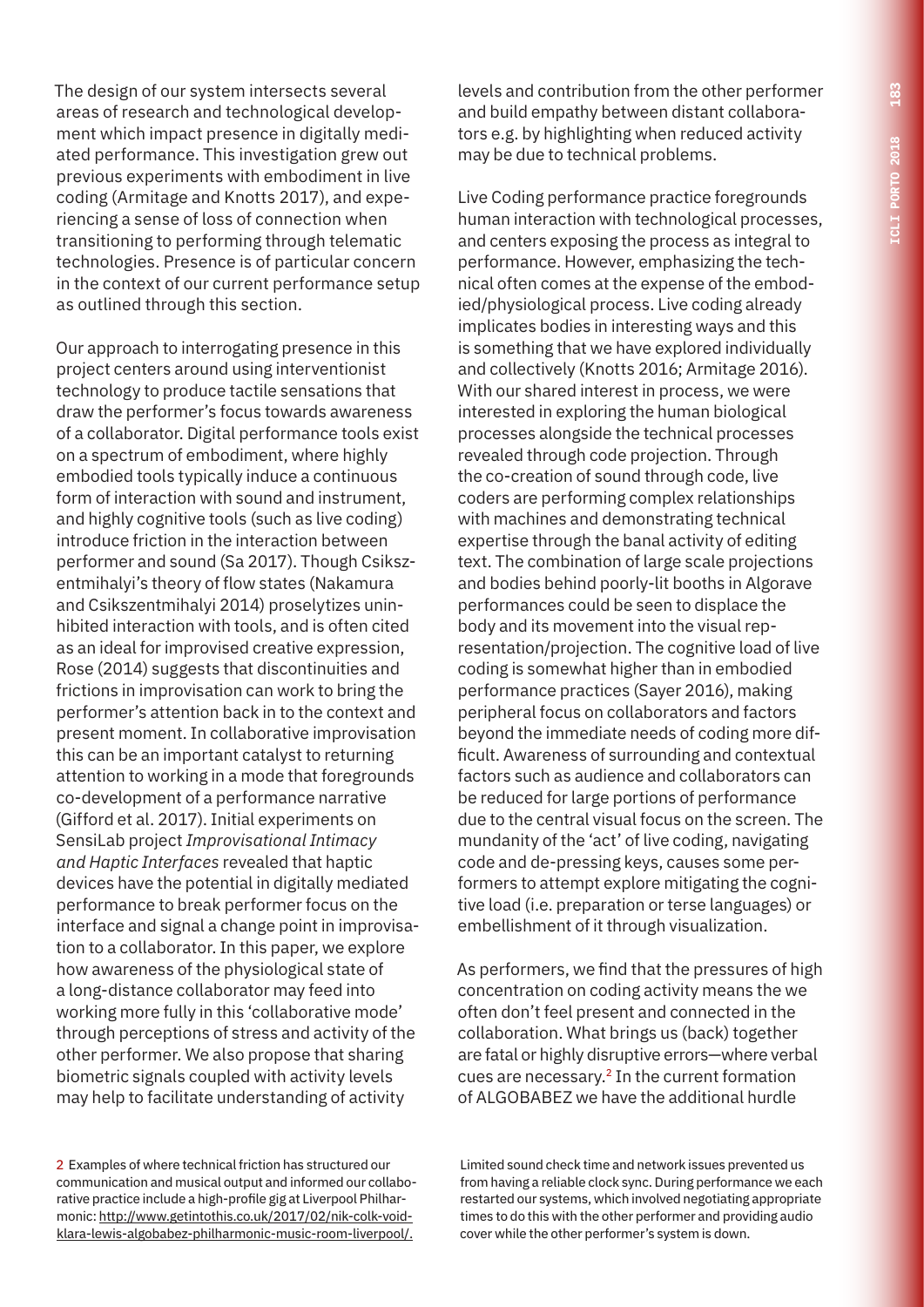

*Figure 1. A typical ALGOBABEZ co-located performance setup (left). Knotts testing a prototype biometric sensor wristband (right).*

of performing telematically. This further reduces the awareness of the state of the other performer. Attention to collaboration is focused solely on the audio output of the other performer, and occasional messages via internet chat where needed—e.g. informing the other performer of a system crash. This is a very different sense of presence to that in co-located performance where you can use verbal, visual and physical cues to sense the other performer's emotional/physiological state. Playing telematically, we have found it challenging to engage with chat as our coding environment immerses the visual, and audible notifications are turned off to avoid sonic disruptions.

Haptic technologies present an opportunity to create new tactile experiences when collaborating within a digital space. These devices have been applied in consumer electronics to heighten a user's bodily connection within a virtual system (in gaming) or as a form of notification to a digital communication (mobile phone). Other haptic devices allow users to gain a tangible sense control whilst kinaesthetically interacting within a virtual system to form a sense of presence of a distant other, or 'co-presence'. These systems are designed to remove an individual from their physical environment and transport them to the virtual space. In such applications, haptic representations are often designed to reflect real life interactions that can be measured and recorded, then simulated on a mechanical device. An example of this is the 'PHANToM' device, whereby users can telematically input and output gestures—allowing human to human communication that is mediated via touch (Paterson 2008). This replication and remediation requires expensive hardware systems, and approaches the haptic as a direct representation of exteroceptive motion.

Armitage (2017) discusses how haptics can facilitate new tactile relationships in performance, extending touch beyond the mimetic and representational to facilitate new modes of 'knowing' through performance. In this work the haptic, used telematically, facilitates a sense of presence at a distance in collaborators. Turchet (2017) suggests the need for haptic communications across networks to enhance inter-group communication and communication between performer and audiences. This performance system is using the haptic to communicate an element of a performer's emotional state through bespoke haptic mappings. In *Vibez,* we are looking to haptics as a means of rendering of emotion—something that is embodied. In this space, the haptic becomes more abstract. It has the potential to facilitate an intimate performative connection through an immersive and embodied experience.

To begin to understand the emotional state of a performer, we need to consider some way of translating metrics relating to their physical body into something machine-readable. Biometric sensors offer an affordable means to detect physical markers of interaction with an interface,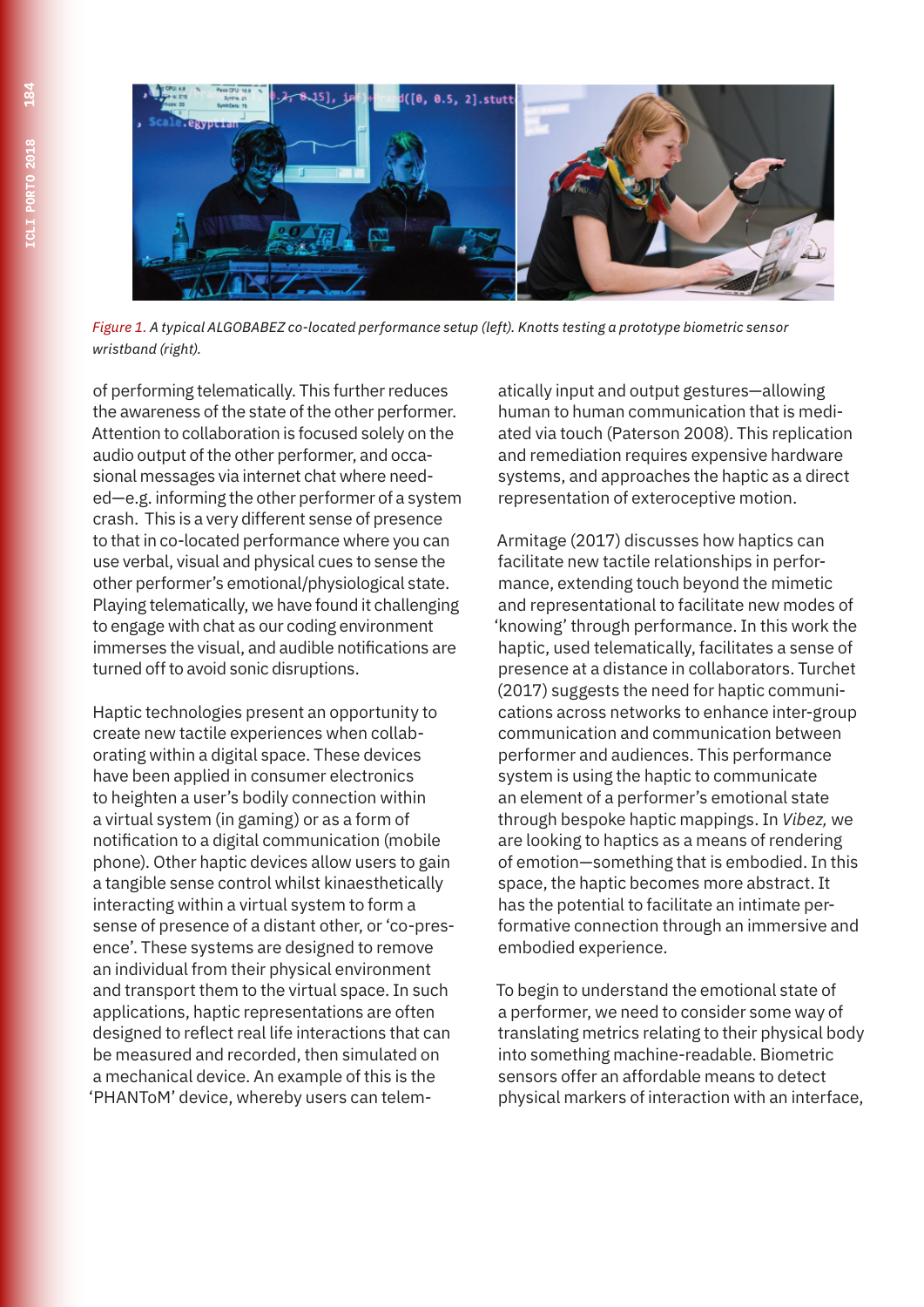through this we can detect physiological symptoms of emotions such as stress and enjoyment.

In a previous ALGOBABEZ project, *BabeNodes*, we used sensors to detect markers of audience dancing to control aspects of the music. This included a Heart Rate sensor which audience members could attach to their fingers to trigger tempo changes and distance sensors which triggered samples. In this context, the heart rate sensor was most important in building a sense of connection with the audience, building a feedback loop between music and dancing, through bodies and physical interaction with technology. Beyond this, the use of technology situated in the audience, solidified the technological foundation of the performance, making it solid and touchable for the audience and not just ephemeral, complicated, ungraspable.

The Sacconi Quartet's work *HEARTFELT* explores touchable technology, combining biometrics with haptics, in doing so connecting the audience to the physiological processes of performance:

The question is whether this heart-exposing experiment will do what the quartet hope—namely get the audience closer to the physicality of their performance in a way that will reveal new musical dimensions, or rather, give an insight into the players' individual and collective stress levels and performance anxieties around the challenges of performing Beethoven (Service, 2015).

In *Vibez*, we are interested in how these concerns may affect us as distant collaborators. We are using a number of types of biometric sensing to build a broad picture of stress and concentration levels of performers: Heart Rate (HR), Heart Rate Variability (HRV), and Galvanic Skin Response (GSR). These biometric factors have been shown to relate to physiological states including stress (Taelman et al. 2009). In Vibez we are interested in how awareness of stress states may add to the audio information, structuring how we perform, communicate with and respond to each other.

As performers we use algorithms to build, subvert, disrupt and dissolve process. When live coding we use this as a process for developing sonic structures, but beyond this we are interested in how we might explore interaction between collaborators with intrusive algorithms. Though we see biometric data as a possible avenue to extending communication where bodily presence is reduced, we also see that using this data as part of a performance system raises interesting issues around privacy. This aspect of performance is usually not shared, and performers are trained to counter the outward expression of stress during performance. We found it imperative to provide a possibility for the performer to subvert this process, so we implemented the simple mechanism of an 'honesty' slider. This allows the performer to increase or decrease the level of 'noise' on the biometric data stream. Part of our investigation includes interrogating the extent to which algorithmic noise impacts performer perception of presence and empathy built through biometric data streams, and whether it effects their level of comfort with publicly sharing this data.

#### **2.System Design**

*Vibez* is in the prototyping and development phase with completion of a refined system expected in the coming months. We have built and tested prototypes of the biometric sensor band and the haptics armband and are in the process of refining the data mapping through iterative testing. In this section, we describe how we implement the theoretical streams of our research in the system design, its constituent parts and the flow of data during performance.

The system is made up of several component software and hardware parts and a data flow structure that determines how they interact (See Fig. 2). The system includes: a biometric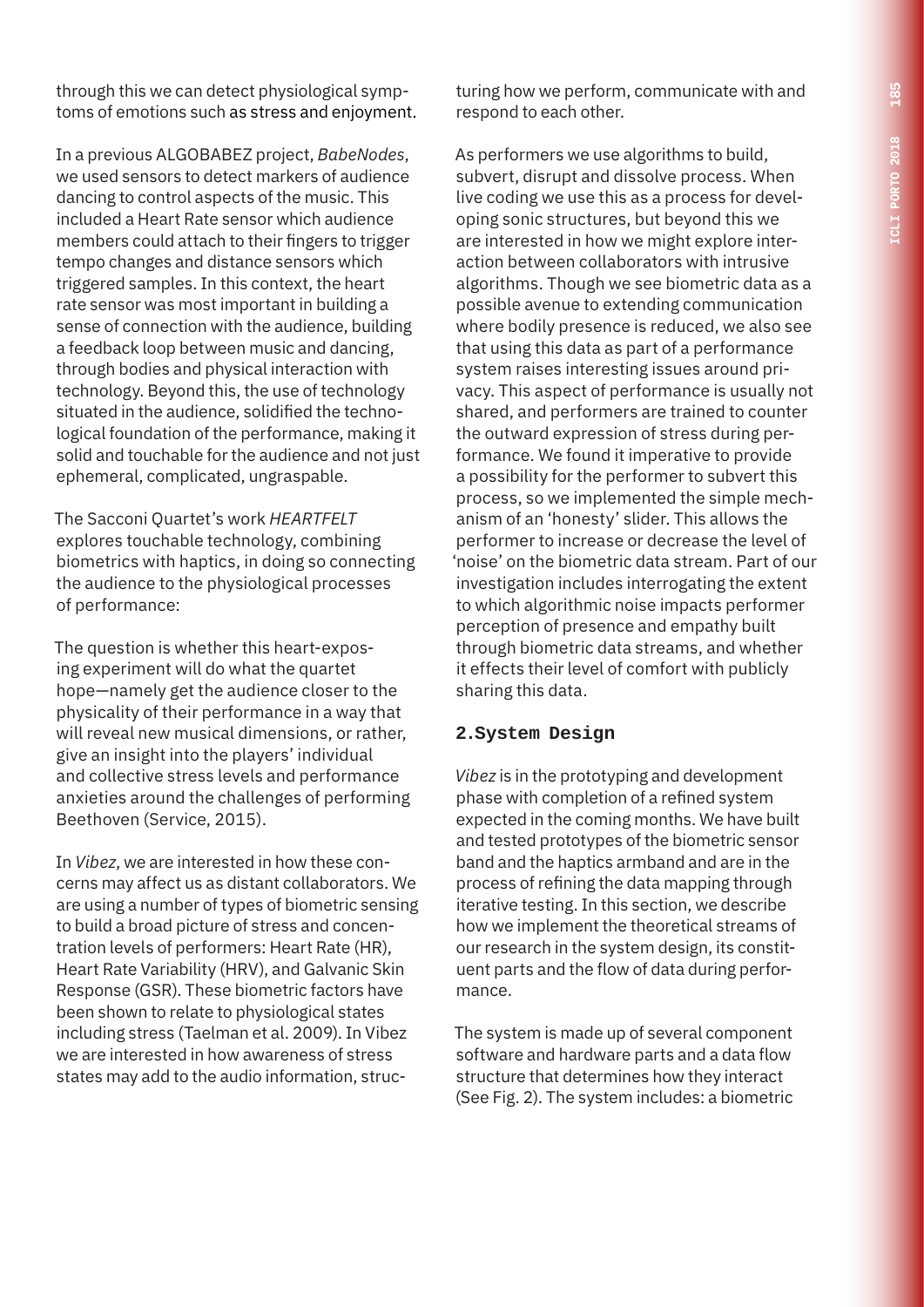

*Figure 2. Overview of the system and data flow.*

sensor band which attaches to the wrist; a haptic band, which attaches to the upper arm; a network server which manages the transfer of data from one location to another; a set of algorithms written in SuperCollider which control the data flow, mediation and haptic actuation; and a simple visualisation which communicates the system state to the audience.

#### **3.Biometric Sensor Armband**

The biometric sensor wrist band (see fig. 1) consists of a HR sensor (pulsesensor.com), a Grove GSR sensor and an accelerometer attached to an elastic wristband which fastens with Velcro. The sensors are connected to an Adafruit Feather. Though more accurate sensors are available, this setup was chosen over professional grade sensors because of the ease of integrating all sensors into a single band and the availability of Arduino libraries. Because the performers need to interact with the computer keyboard throughout the performance, the armband is designed to not restrict arm or hand movement and to be relatively unobtrusive. The sensors send a constant data stream to the mediating algorithms during the performance.

#### **4.Haptic Armband**

Haptic systems require several components including microcontrollers, drivers and the haptic actuators themselves. Due to the nature of our collaboration, the control signal is coming from a laptop. These would need to be received by a microcontroller, to communicate with a haptic driver and generate haptic waveforms from the controls. A haptic driver circumvents the current limitations of microcontrollers to provide higher quality vibration output. In turn, the drivers control motors, or haptic actuators that render the inputted information as vibrations for the user. The haptic armband incorporates two vibrating actuators controlled by bespoke driver chips which are multiplexed to a wireless Adafruit Feather.

The motors are driven by a DRV2605, which was selected for two main reasons: firstly, it interfaces with both ERM and LRA motor types, at a range of operating currents and voltages, which is advantageous for testing and comparison purposes; secondly, it affords a wider range of bespoke controls including an integrated library of haptic effects. One DRV2605 driver can only control one motor independently so a driver is required per motor. To address individual devices through Serial communication, an I2C multiplexer is required as each DRV2605 has the same, fixed I2C address. We have used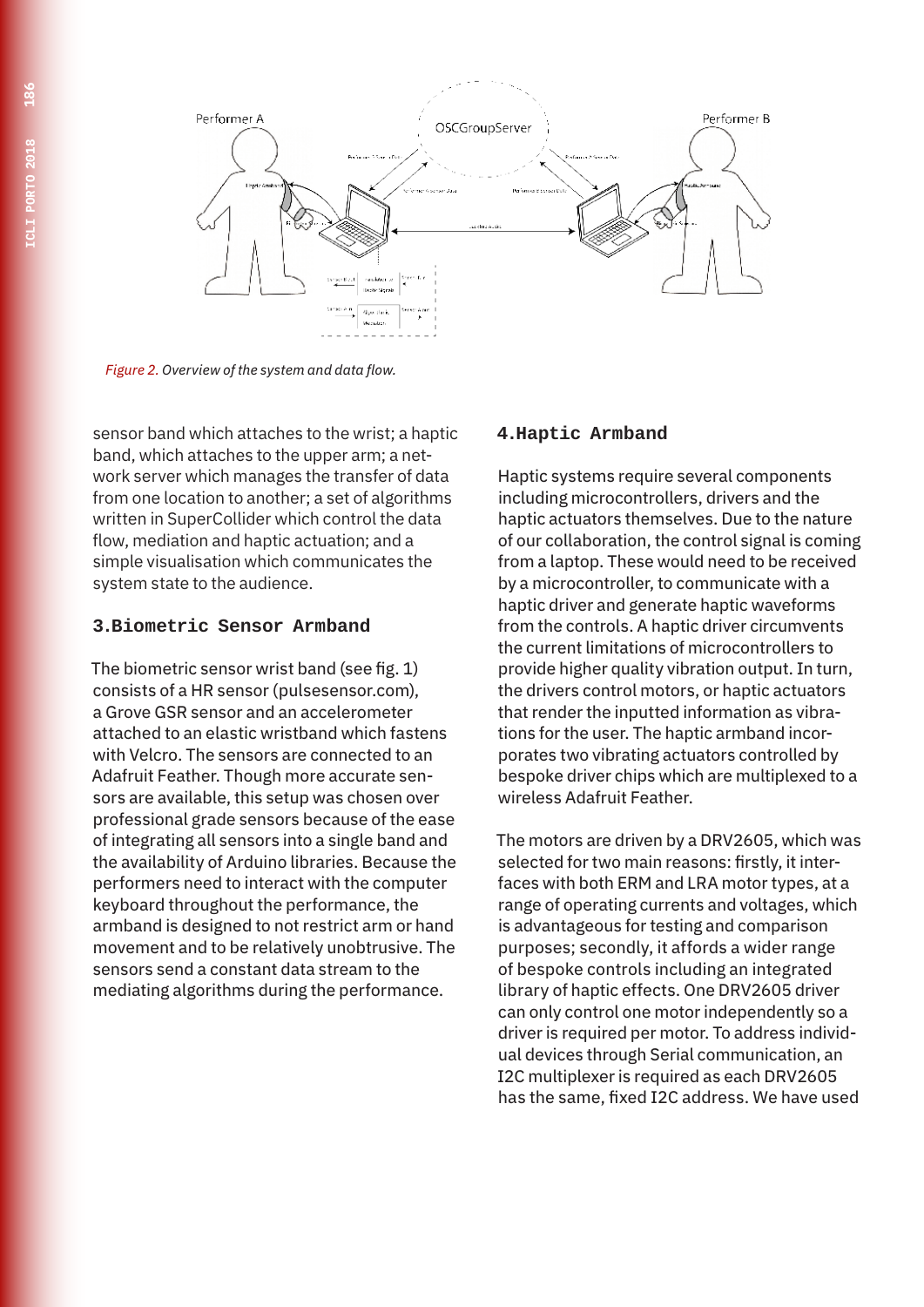the TCA9548A multiplexer, which has eight bi-directional switches controllable through the I2C bus. This enables control of up to eight motors independently. The motors are encased in foam and embedded into a band worn on the wrist by the performer.

#### **5.Network Infrastructure**

The performance uses OSCGroups 'a system for routing OSC messages between a group of collaborating users' (Bencina 2013) to manage sending the data streams between performers. OSCGroups consists of a remotely accessible server and clients running on each connected machine, allowing us to use Open Sound Control to send data over the internet. The OscGroupClient library in SuperCollider, can then be used to set up responders to receive data from the server, as we would when playing on a LAN. Each computer sends the biometric data to the server using tags such as '\hr' and '\gsr'. The OSC responders on each machine listen for messages received by the server with these tags allowing us to send data from one computer to another via the remote server. Managing the data flow from within SuperCollider facilitates easy integration of the sensors

and haptic actuators with our pre-existing performance system.

In the past year we have been experimenting with telematic setups for distributed Algorave performance practice. Live Coding systems such as Estuary (Ogborn et al. 2017) and Gibber (Roberts and Kuchera-Morin 2012) provide the possibility of long distance collaboration with local synchronisation, but are language specific and do not facilitate the integration of sensors and other hardware in the standard coding environment. For this reason we have been using audio streaming to facilitate collaboration, which supports continuation of our co-located performance practice with easy integration of our sensor system to enhance communication. We use JackTrip (Cáceres and Chafe 2010) to manage audio streaming, which on stable, high-bandwidth internet connections allows low latency streaming. We add latency locally in SuperCollider to offset any network latency to enable the output in the performance space to sound in time.



*Figure 3.Example of visualisation showing heart rate, honesty level and overall mood of each performer (left). Honesty Control fader set to 100% honesty (right).*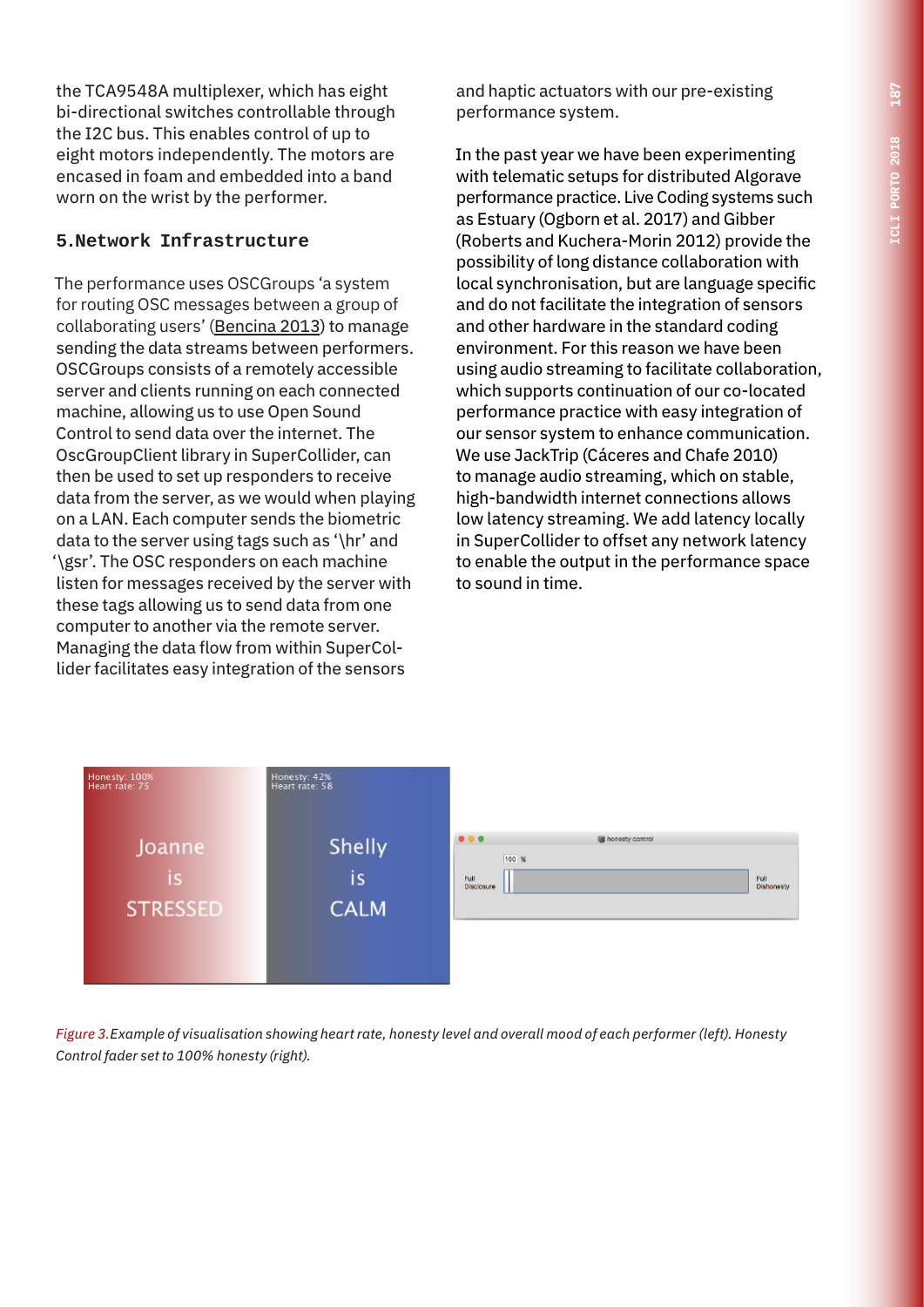#### **6.Interface**

We programmed a slider control in SuperCollider (see fig. 3) which modulates the 'honesty' level of the outgoing biometric data. This simple interface was implemented to facilitate ease of use in demanding performance scenarios. The slider adds various levels of 'noise' to the biometric signal, from no noise at the 'full disclosure' end of the slider (this is the default setting) to entirely random data at the other extreme.

#### **7.Visualisation**

In order to communicate the biometric data and performer mediation to the audience during performance, we implemented a simple visualisation which represents these parameters through text and colour. The visualisation shows the overall mood of each performer as text. The honesty and heart rate values are also shown. We created gradients by mapping the mood to associated colours (outer side of gradient), and mapping the honesty values to a greyscale where white =  $100\%$  honesty and black =  $100\%$ noise (central side of gradient). Through this simple mapping audience members can easily perceive the performer emotional state and the amount of data mediation in play.

#### **8.Application in Performance**

In performances of *Vibez*, the two performers live code in SuperCollider in two different geographical locations, sharing audio via JackTrip. They each employ different approaches to live coding sounds, whilst Armitage uses SuperCollider to generate MIDI note, control and SysEx data that is sent to hardware synthesizers, Knotts writes software synths from scratch. During the performance, we each wear a biometric sensor wristband and a haptic armband. This allows us to feel vibration in relation to the activity levels, mood and heart rate of our collaborator.

#### **9.Discussion**

*Vibez* observationally addresses concerns pertaining to presence in telematic performance by extending inter-performance communication through data. This creates a physical connectedness through haptics and algorithmic mediation. We have discussed how biometric sensors can be useful in determining human emotional states, including stress, excitement and calm. Translating this data to the haptic allows it to be rendered as a form of heavily mediated touch. In this context, the haptic serves to implicate the body in the improvisational experience, bringing attention to the body in space and place. Considering the cognitive load inherent in live coding performance, connecting the tactile body allows new forms of communication that do not occlude the auditory or detract from the performer's visual immersion in the coding environment. With this, the system embraces elements of uncertainty—algorithmic mediation explicitly acknowledges the technological aspects of the performance and how we inevitably lose detail and nuance in the translation of biological processes and sensing through digital tools (Cadoz et al. 2014). We added a performer controlled mediation to subvert the translation process as an expression of this imperfection and response to the ethical implications of unmediated personal data streaming.

Although we are yet to test the system in a reallife performance situation, and acknowledge this may have a significant impact on physiological signals detected by the biometric sensors, we conducted initial tests of the system and recount observations from this above. A further system evaluation that will enable us to understand the significance of the haptic communication is in planning stages and will consider the following: how does the body react to error/uncertainty? How does the performer respond differently when they feel the stress of another performer?